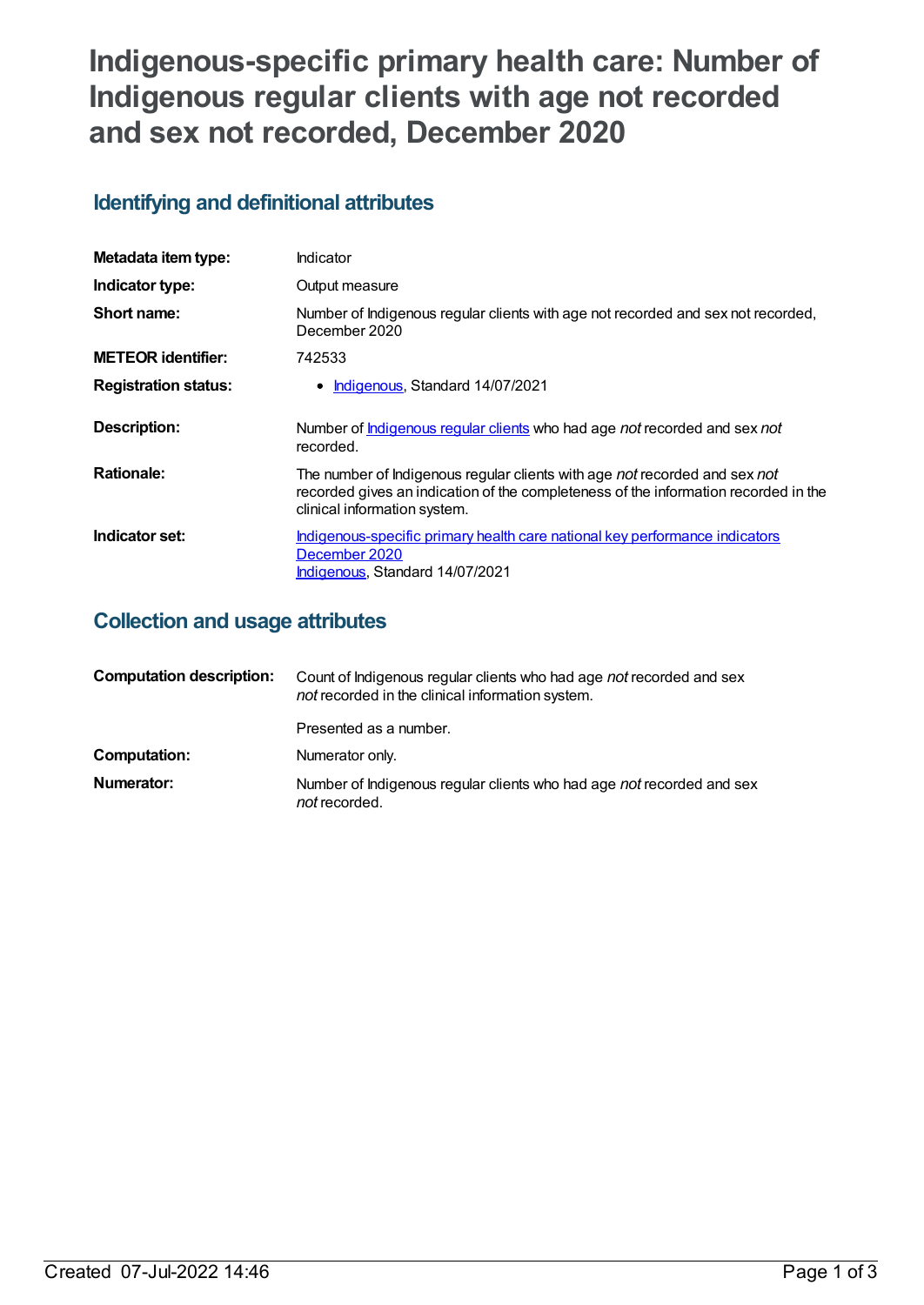#### [Person—age,](https://meteor.aihw.gov.au/content/303794) total years N[NN]

#### **Data Source**

[Indigenous-specific](https://meteor.aihw.gov.au/content/737914) primary health care national Key Performance Indicators (nKPI) data collection

#### **NMDS / DSS**

[Indigenous-specific](https://meteor.aihw.gov.au/content/738532) primary health care NBEDS December 2020

**Guide for use**

Unknown/not stated only.

### **Data Element / Data Set**

[Person—Indigenous](https://meteor.aihw.gov.au/content/602543) status, code N

#### **Data Source**

[Indigenous-specific](https://meteor.aihw.gov.au/content/737914) primary health care national Key Performance Indicators (nKPI) data collection

**NMDS / DSS**

[Indigenous-specific](https://meteor.aihw.gov.au/content/738532) primary health care NBEDS December 2020

**Guide for use**

Indigenous only.

### **Data Element / Data Set**

[Person—sex,](https://meteor.aihw.gov.au/content/635126) code X

**Data Source**

[Indigenous-specific](https://meteor.aihw.gov.au/content/737914) primary health care national Key Performance Indicators (nKPI) data collection

### **NMDS / DSS**

[Indigenous-specific](https://meteor.aihw.gov.au/content/738532) primary health care NBEDS December 2020

**Guide for use**

Not stated/inadequately described only.

### **Data Element / Data Set**

[Person—regular](https://meteor.aihw.gov.au/content/686291) client indicator, yes/no code N

#### **Data Source**

[Indigenous-specific](https://meteor.aihw.gov.au/content/737914) primary health care national Key Performance Indicators (nKPI) data collection

#### **NMDS / DSS**

[Indigenous-specific](https://meteor.aihw.gov.au/content/738532) primary health care NBEDS December 2020

### **Guide for use**

Regular clients only.

**Comments:** Census date for reporting is 31 December 2020.